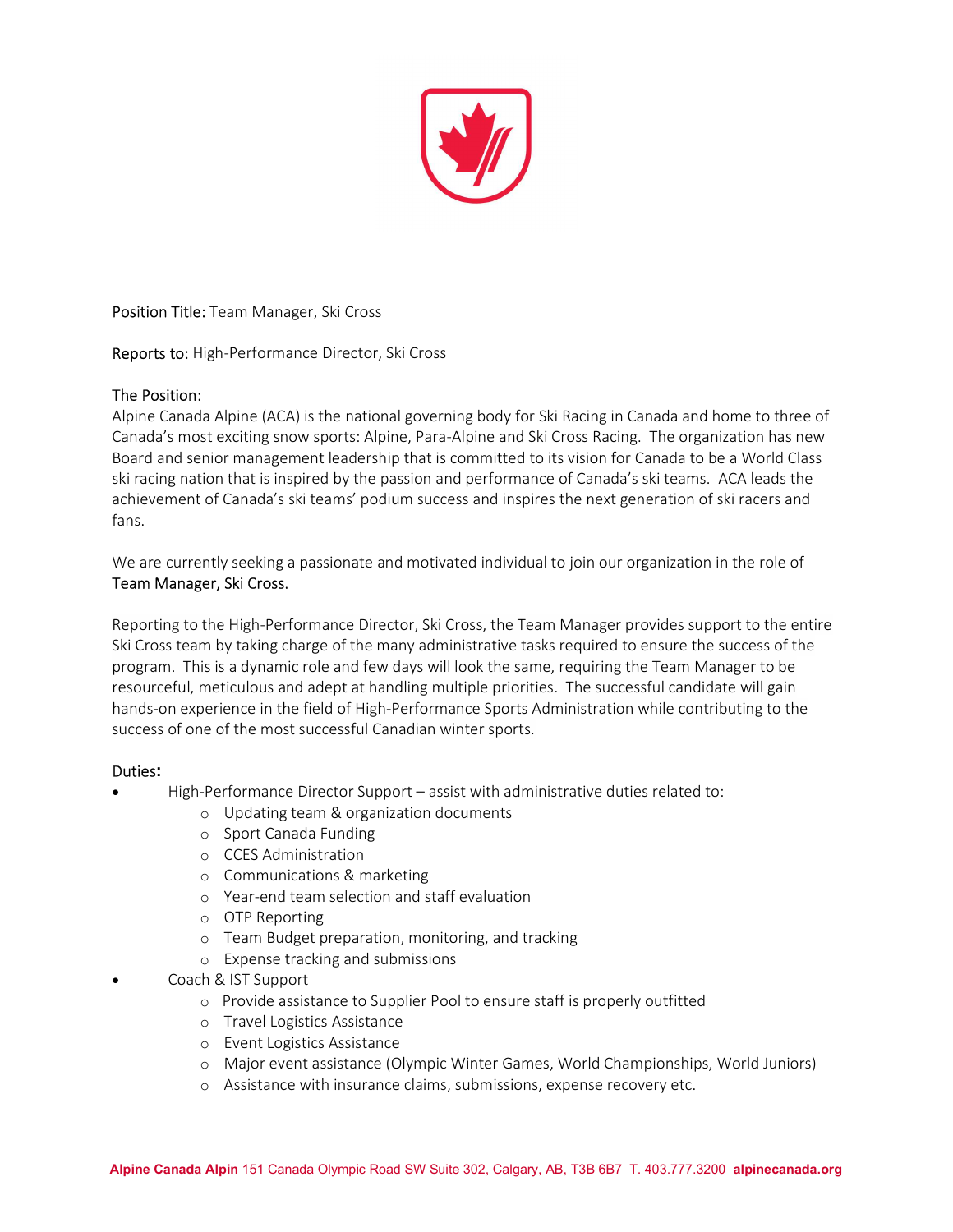

- Athlete Support
	- o Provide assistance to Supplier Pool to ensure team is properly outfitted
	- o Main point of contact at office & liaison with other departments
	- o Admin support for personal endorsements
	- o Liaison between athletes and partners (OTP, Sport Canada, CCES etc.)
	- o Insurance assistance
- Additional Duties
	- o Program tracking
	- o Athlete tracking/statistics
	- o Performance tracking
	- o Equipment management
	- o Event support
- Conduct year-end debrief of program operation staff and IST
- Other duties as required

## Working Conditions

- Full-time
- Location at Head Office in Calgary
- Evening and weekend work will be required, which will be compensated through time in lieu as scheduling permits
- Travel, both domestically and internationally will be required

### Employment Requirements

- Experience and/or education in Sports Administration
- **•** Previous Major International Games Experience
- Strong organizational skills
- Strong computer and database skills
- Ability to work with limited supervision
- Excellent communication and interpersonal skills
- Background and knowledge in ski racing an asset
- Bilingual English / French candidate is an asset

Additionally, the candidate must be able to demonstrate excellent interpersonal and collaborative skills with experience working in complex workplaces with many key stakeholders. Understanding the various software (Office, Google Docs, Adobe, etc.) is also an asset.

Please send your cover letter and resume to careers@alpinecanada.org. Interviews will take place via teleconference.

We thank all applicants for their interest; however, only those considered for an interview will be contacted.